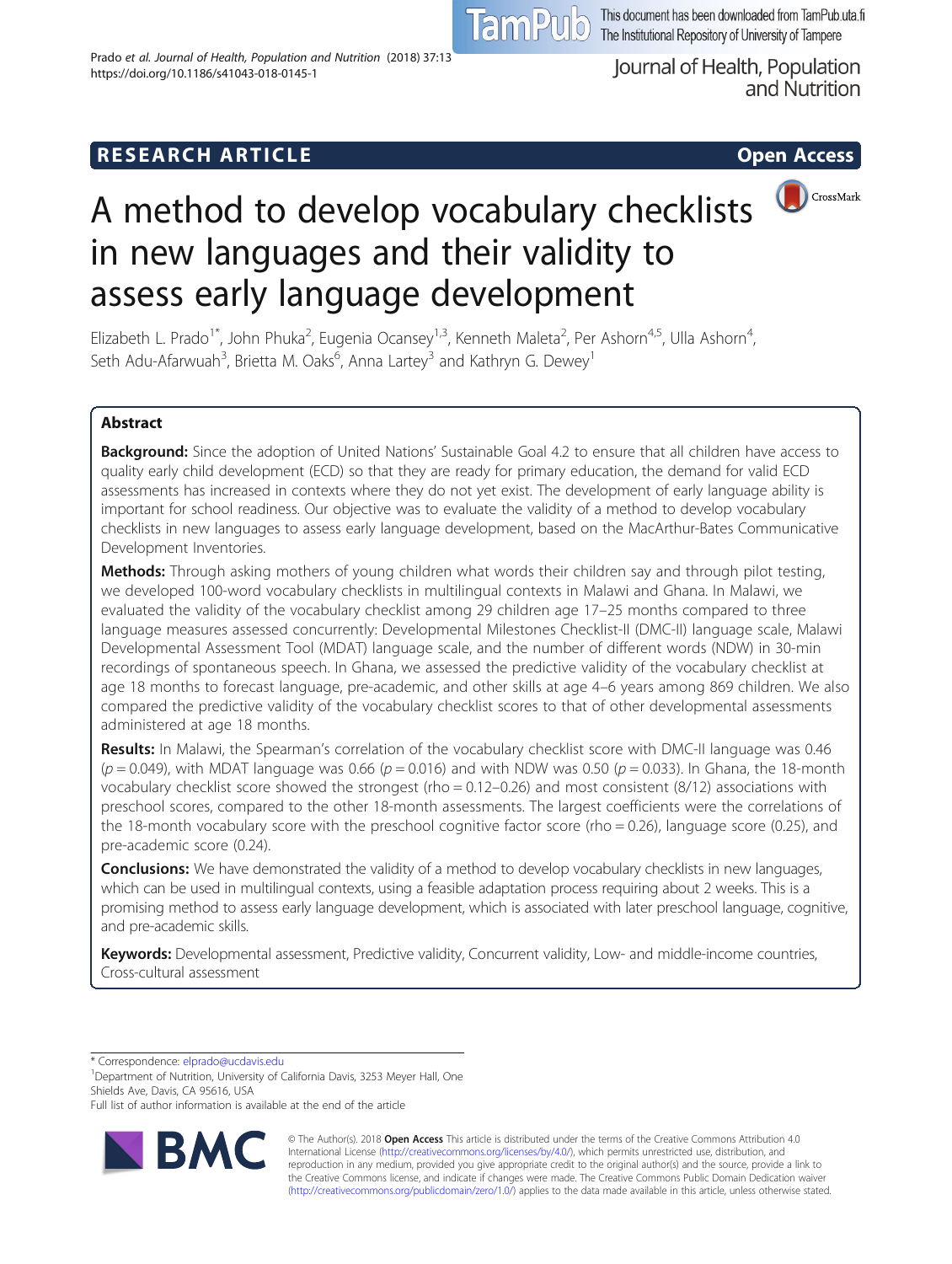# Background

The post-2015 sustainable development goals have placed early child development (ECD) on the global policy agenda for the first time, as the United Nations' 193 members have adopted goal 4.2 to "ensure that all girls and boys have access to quality early childhood development, care and pre-primary education so that they are ready for primary education." The adoption of this goal has created an increasing demand for standard ECD assessment methods in low- and middle-income countries, where such assessments commonly do not yet exist. ECD assessments are needed to track progress toward this goal, to screen children for further evaluation and diagnosis, and to evaluate programs and interventions to inform evidence-based policy.

Early language development is especially important for school readiness. While some children who begin talking later than their peers catch up in vocabulary a few months later, others continue to lag behind their peers and remain at risk for language disorders [\[1](#page-8-0)]. Early measures of language ability predict later IQ, reading, and math achievement at school-age [\[2](#page-8-0), [3](#page-8-0)]. Assessing language development can be challenging in low- and middle-income countries, where it is common for multiple languages to be spoken. Standardized language assessment tools do not usually exist in the local languages, and the development of such tools can consume a substantial amount of time and resources. Early language assessments are needed that can be easily developed for new languages and are appropriate in multilingual contexts.

Where standard ECD tests do not exist, assessment methods from another language and context are commonly adopted or adapted, or a new test is assembled [[4\]](#page-8-0). Adoption, adaptation, and assembly are not delineated categories, but represent a spectrum of adaptation procedures. At the adoption end of the spectrum, a test is directly translated to a new language and context without modification. However, test items, materials, and procedures are often inappropriate for children in a new context and must be adapted [\[5](#page-8-0)]. More extensive modifications or merging items from multiple sources lead to the assembly of a new test. Few studies have reported evidence for the validity of ECD tests that have been adopted, adapted, or assembled in low- and middle-income country contexts. A review of 114 publications reporting the use of ECD assessments in low- and middle-income countries found that many of the studies did not report any information on validity [[6\]](#page-9-0). The objective of the current study was to evaluate the validity of a method to develop vocabulary checklists in new languages to assess early language development, based on the MacArthur-Bates Communicative Development Inventories (CDI).

# **Methods**

This study was conducted as a part of the International Lipid-Based Nutrient Supplements (iLiNS) Project in Ghana and Malawi. In the iLiNS-DYAD-G trial in Ghana  $(n = 1320)$  and the iLiNS-DYAD-M trial in Malawi ( $n = 869$ ), pregnant women were enrolled before 20 weeks of gestation. In the iLiNS-DOSE trial in Malawi ( $n = 1932$ ) infants were enrolled at age 6 months. All participants were assigned to receive various doses and formulations of lipid-based nutrient supplements, or to control groups until age 18 months, when child development was assessed [[7](#page-9-0)–[9\]](#page-9-0). The effects of the interventions on 18-month vocabulary and other developmental scores, which were not significant in any trial, have been reported previously [\[10](#page-9-0)–[12\]](#page-9-0).

In the current study, we evaluated the validity of the vocabulary checklists developed for the iLiNS trials. In Malawi, we evaluated the validity of the vocabulary checklist scores in comparison to three other language assessments measured concurrently: the Developmental Milestones Checklist-II (DMC-II) language scale administered by caregiver interview, the Malawi Developmental Assessment Tool (MDAT) language scale, administered by direct child assessment, and the number of different words spoken by the child in naturalistic speech samples. In Ghana, we evaluated the predictive validity of the vocabulary checklist scores at age 18 months to forecast language, pre-academic, and other skills at age 4–6 years. We also compared the predictive validity of the vocabulary checklist scores to that of other developmental assessments administered at age 18 months.

Ethical approval for the study procedures was obtained from the Institutional Review Board of the University of California Davis or the Ethics Committee at Pirkanmaa Hospital District, Finland, as well as the University of Malawi, College of Medicine Research and Ethics Committee or the Ghana Health Service and the University of Ghana Noguchi Memorial Institute for Medical Research. All participants provided written informed consent, by signature or thumb-print of a parent on behalf of the children. Children's assent was indicated by their willingness to participate in the activities.

In Ghana, the study area was semi-urban and maternal education averaged 8 years in the study sample. In Malawi, the study area was partly rural and partly semi-urban and maternal education was 4 years, on average. Children in both contexts experienced linear growth faltering, with length-for-age zscore at age 18 months below the mean of World Health Organization norms [\[13\]](#page-9-0) in Ghana, on average 0.8 SD below the mean, and in Malawi, on average 1.8 SD below the mean.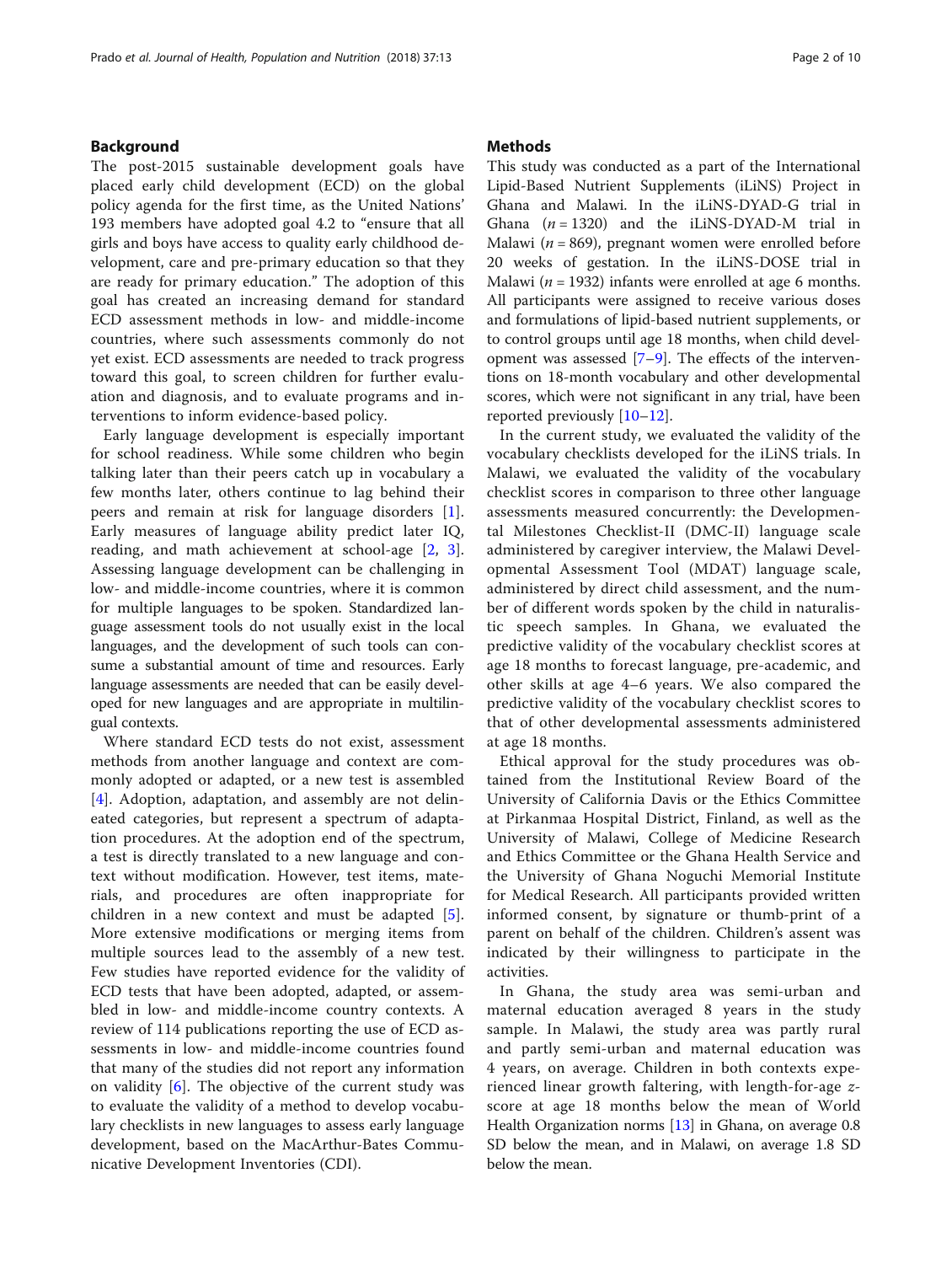# Participants and procedures: concurrent validity of vocabulary scores in Malawi

To assess the concurrent validity of the language assessments, we enrolled 30 children age 17–25 months (mean 20.8, SD 2.1) who resided in the iLiNS-DOSE study area but did not participate in any iLiNS trial. The iLiNS-DOSE trial was conducted in two catchment areas served by the Mangochi District Hospital and the Namwera Health Centre. We divided the Mangochi area into four quadrants and selected one village in each quadrant from which to recruit participants. We divided the Namwera area into two halves and selected one village from each half. In these six villages, project staff obtained lists of children within the target age range from community health workers. They visited the homes of these children to recruit participants until they reached the target sample size of five children per village. We powered the study to detect a correlation of 0.50, which would indicate moderate concurrent validity. A sample size of 30 provides 80% power to detect that a Spearman's correlation of 0.5 is greater than zero with an alpha of 0.05 in a two-sided test.

After obtaining informed consent, project staff administered the DMC-II language scale at this home visit and scheduled a clinic visit for the following week. At the clinic visit, the vocabulary checklist and the MDAT language scale were administered. Within 2 weeks of enrollment, project staff visited the participant's home to video and audio-record the child for 3–4 h in his or her natural environment. Children wore a small backpack containing a high-quality digital recorder (Zoom H2 Ultra-Portable Digital Audio Recorder) connected to a lapel microphone attached to the child's shirt near his or her mouth. We instructed the caregivers and children to carry on their normal daily activities while the videographer recorded from a distance to intrude as little as possible.

Two transcribers were trained on the Codes for the Human Analysis of Transcripts (CHAT) transcription system [[14\]](#page-9-0). For each transcript, a transcriber listened to the entire recording, then transcribed a 30-min segment in which the child was talkative. A supervisor checked a randomly selected 5-min segment of each transcript against the recording and counted the number of words in each utterance and the number of errors. Average accuracy across transcripts was 97%. We computed each child's number of different words (NDW) spoken during the 30-min transcript using Computerized Language Analysis (CLAN) software.

# Participants and procedure: predictive validity of 18-month developmental assessments in Ghana

We evaluated the predictive validity of the iLiNS 18 month developmental assessments using data from the iLiNS-DYAD-G trial in Ghana. In 2011–2014, all trial participants were invited to a clinic visit for developmental assessment at age 18 months, including the vocabulary checklist, Kilifi Developmental Inventory, Profile of Socio-Emotional Development, A not B task, and family care indicators interview. These assessments were completed for 1023 children (mean 18.2, SD 0. 3 months). In 2016, we re-enrolled 966 children in a follow-up study, 869/1023 (85%) of whom had been assessed at age 18 months. We assessed their motor, cognitive, and socioemotional development at a clinic visit at preschool age (mean 4.9, SD 0.5 years).

# Method to develop vocabulary checklists

In Malawi and Ghana, we developed 100-word vocabulary checklists in the local languages based on the MacArthur-Bates CDI [\[15](#page-9-0)], in part following previous adaptations of this tool in Bangladesh [[3\]](#page-8-0) and Kenya [[16\]](#page-9-0). The local languages in the project areas were Chichewa and Chiyao in Malawi, and in Ghana, they were Krobo, Ewe, Twi, and English. Project staff conducted interviews with 41 mothers of children age 14 to 33 months in Malawi and 23 mothers of children age 14 to 27 months in Ghana, asking mothers what words their children said, and probing specific categories from the MacArthur-Bates CDI, such as animals, food, and clothing. We used the results of these interviews to develop a list of 352 words in Malawi and 240 words in Ghana. We then asked 41 additional mothers of children age 13 to 23 months in Malawi and 19 additional mothers of children age 12 to 31 months in Ghana whether their children said each of these words. For each word, the child was given credit for saying that word in any language.

Using these data, we selected 100 words with a range of item difficulty (easy, moderate, and advanced). In Malawi, to select words in the "easy" category, we selected all 18 words for which 50–100% of respondents answered positively. For words in the "moderate" (30–50% responded positively) and "advanced" (10–30% responded positively) groups, we only considered words with a positive correlation with age and positive correlation with total vocabulary. From the words that met these criteria, we selected a representative sample of words from each category (e.g., food, household objects, animals). In Ghana, we used slightly different cutoffs for easy (70–100% responded positively), medium (50–70% responded positively), and advanced (20–50% responded positively) compared to Malawi because the children who participated in the pilot study in Ghana were slightly older (mean age 23 months in Ghana versus mean age 18 months in Malawi). For each group of words (easy, medium, and advanced), we selected a representative sample of words from each category (e.g., food, household objects, animals)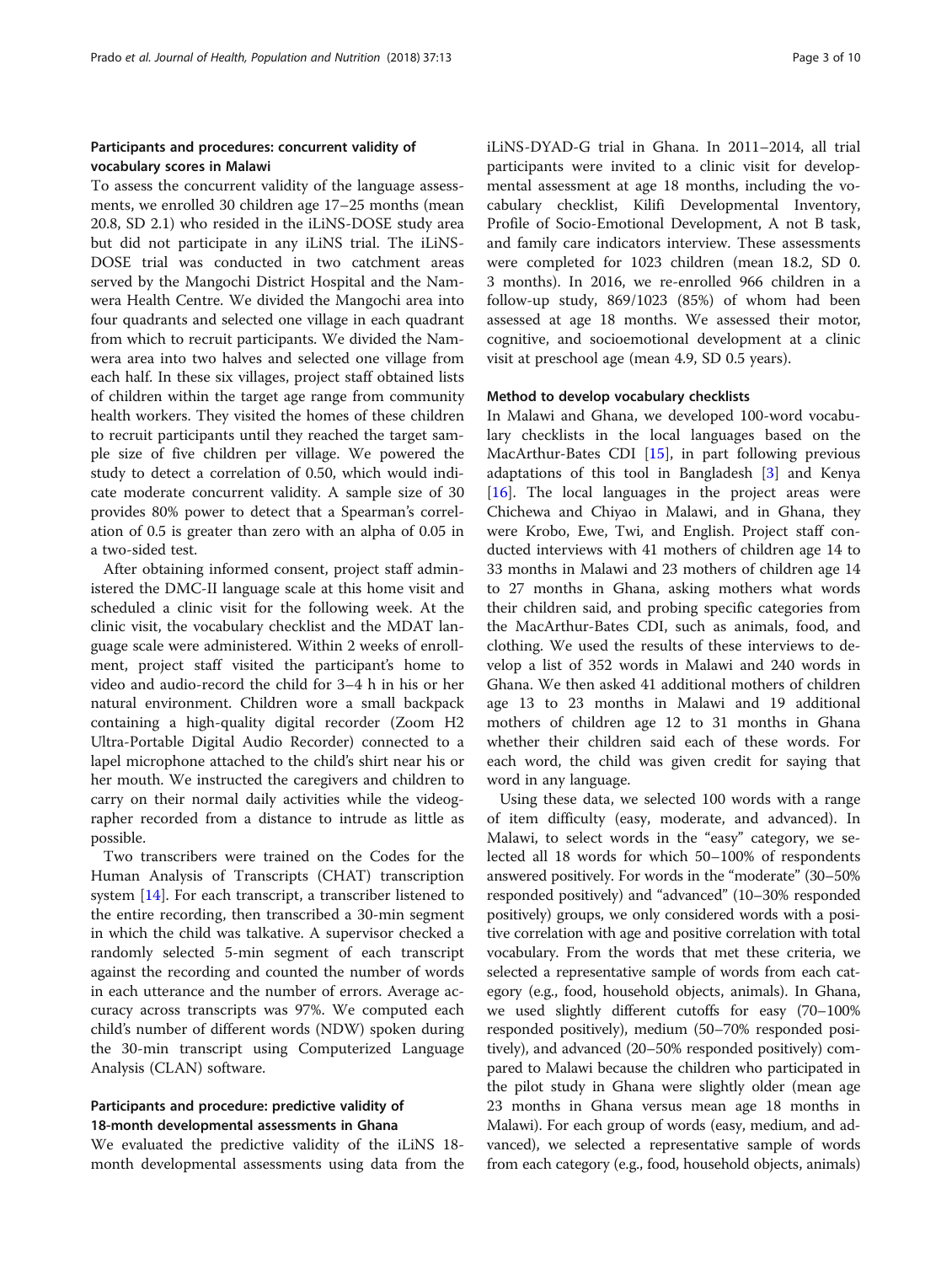which had a positive correlation with age and total vocabulary score. In each country, this method to develop the vocabulary checklists required about 2 weeks.

# Other 18-month language assessments

The MDAT was assembled in Malawi, originally from items selected from the Denver Developmental Screening Tool, Denver-II, and Griffiths Mental Development Scales [[17](#page-9-0)]. We administered the 34-item MDAT language scale mainly by child observation, though five items can be reported by the caregiver if the child refuses to perform the skill (e.g., "can sing songs or repeat rhymes from memory"). The score was the number of language items the child was able to perform [[17](#page-9-0)]. The MDAT was previously validated in Malawi. More than 94% of items showed high reliability (kappa > 0.4 for inter-observer immediate, delayed, and intra-observer reliability) [[17](#page-9-0)]. Using the screening criterion defined as whether the child failed two items or more in any one domain at the chronological age at which 90% of the normal reference population would be expected to pass, the MDAT demonstrated high sensitivity (97%) and specificity (82%) to detect children with neurodevelopmental impairment in Malawi [\[17\]](#page-9-0).

The DMC was assembled in Kenya by adapting items selected mainly from the Griffiths Mental Development Scales and Vineland Adaptive Behavior Scale [[18\]](#page-9-0). The first version of the DMC was further adapted and extended for the iLiNS-ZINC trial in Burkina Faso, creating the DMC-II [[19\]](#page-9-0). The DMC-II scores demonstrated internal reliability (Cronbach's alpha), inter-interviewer, and test-retest reliability (intraclass correlation coefficient) of greater than 0.75 and showed expected correlations with age, stunting, wasting, and underweight in Burkina Faso [[19\]](#page-9-0). We administered the 16-item DMC-II language scale in Malawi by caregiver interview and calculated the score as the sum of the item scores.

# Other 18-month assessments

The KDI motor assessment was also assembled in Kenya drawing motor items from several standard tests, including the Griffiths Mental Development Scales and the Merrill-Palmer Scales [\[20](#page-9-0)]. Using the 10th centile as a cutoff, the KDI showed 89% sensitivity and 91% specificity to detect children with neurodevelopmental impairment in Kenya [\[20](#page-9-0)]. The child's score was the number of items he or she was observed to perform out of 34 fine motor skills, for example "threads two beads onto shoe lace" and 35 gross motor skills, for example "walks on tip toes for three or more steps."

The Profile of Socioemotional Development (PSED) was developed in Kenya based on the Child Behavior Questionnaire for Parental Report [\[21\]](#page-9-0), with additional items from the Brief Infant/Toddler Social Emotional Assessment (BITSEA) (Abubakar A, Holding P, Mwangome M, Kabunda B, Kalu R, Maitland K, Newton C, Van de Vijver

FJR: The profile of social and emotional development, a conversational approach to the systematic monitoring of children's social and emotional development, unpublished). The PSED was designed as a structured interview to elicit from a caregiver descriptions of the child's daily behavior, which were used to code 19 items on a scale from 0 to 2 [[21](#page-9-0)]. Excluding two items that did not correlate with the total, Cronbach's Alpha, indicating internal reliability, was 0.75 among 2000 children in Malawi and 0.67 among 1022 children in Ghana. These 17 items were summed for a total score, which indicated higher socioemotional problems. Since other standard socioemotional assessments, such as the BITSEA and Strengths and Difficulties Questionnaire calculate separate scores for socioemotional competence and problems, we also calculated a social competence score (7 items) and a behavioral problem score (10 items). We classified PSED items as competence or problem items based on the BITSEA classification, because most of the PSED items overlapped with BITSEA items.

The A not B task is a widely used test of working memory and executive function in young children that has been previously adapted in Kenya [[22](#page-9-0), [23\]](#page-9-0). In each of 10 trials, a small snack was hidden under one of two identical cups on a board. After a delay of 5 sec, the child was invited to find the snack. Every time the child achieved two correct consecutive trials, the snack was hidden at the alternate location. The scores were the total correct trials and perseverative errors (the total number of errors committed after the first set of two correctly solved trials).

We assessed the child's home environment at age 18 months with the family care indicators (FCI) interview [\[24](#page-9-0)]. For each of six activities (e.g., told stories, sang songs), we asked the caregiver (98% mothers) whether the child's mother, father, and any other adult had engaged in that activity with the child in the past 3 days. We also asked 12 additional questions concerning toys and books in the home. We calculated three scores: (1) the total FCI score as the sum of all 18 items representing 6 activities plus 12 additional items, (2) the variety of play materials as the sum of 7 items concerning toys in the home, and (3) activities with caregivers as the sum of the 18 item scores representing 6 activities for each of the three categories of potential caregivers.

# Preschool assessments

Table [1](#page-4-0) describes the tests we used to assess preschool cognitive, motor, and socioemotional development in Ghana. For further details, see Additional file [1.](#page-8-0) We assessed nurturing and stimulation at preschool age with the Early Childhood version of the Home Observation for the Measurement of the Environment (HOME) Inventory [\[25](#page-9-0)], which we adapted to the local context through focus groups and pilot testing.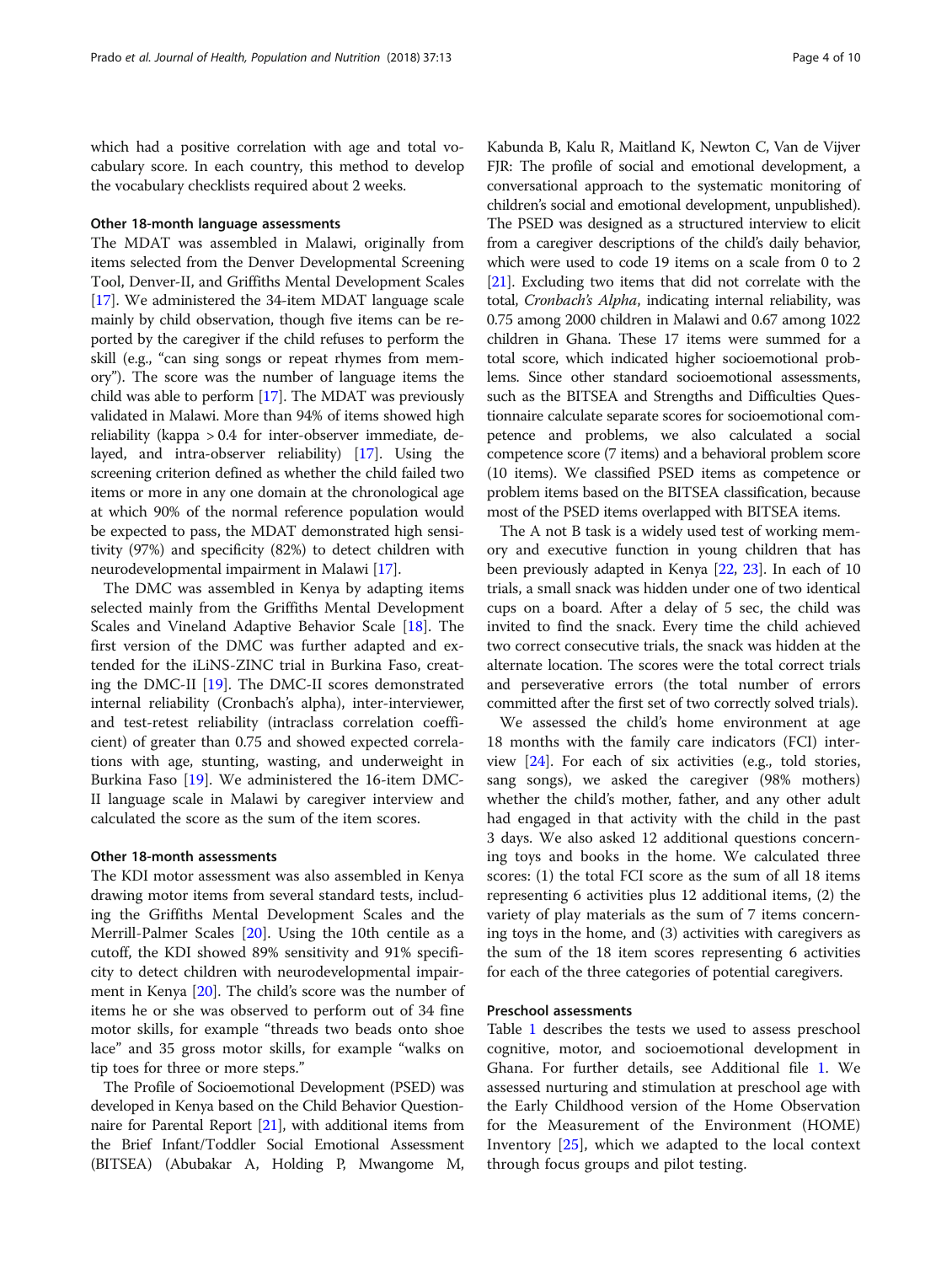<span id="page-4-0"></span>Table 1 Preschool developmental assessment methods in Ghana

| Preschool score                            | Method                                                                                                                                                                                                                                                                                                                                |
|--------------------------------------------|---------------------------------------------------------------------------------------------------------------------------------------------------------------------------------------------------------------------------------------------------------------------------------------------------------------------------------------|
| Cognitive                                  |                                                                                                                                                                                                                                                                                                                                       |
| Pre-academic skills                        | Parents' evaluation of developmental status: developmental<br>milestones pre-academic subscale.                                                                                                                                                                                                                                       |
| Paired-associate memory                    | The child was taught novel names for eight objects and<br>tested for recall and recognition.                                                                                                                                                                                                                                          |
| Language                                   | Developmental Neuropsychological Assessment (NEPSY-II)<br>body part naming and identification and comprehension<br>of instruction sub-tests.                                                                                                                                                                                          |
| Block design                               | Adapted British Abilities Scales pattern construction sub-test.                                                                                                                                                                                                                                                                       |
| Visual search                              | Adapted NEPSY visual search sub-test.                                                                                                                                                                                                                                                                                                 |
| Inhibitory control: head/toe task          | Head/toe sub-test of the International Development and<br>Early Learning Assessment (IDELA).                                                                                                                                                                                                                                          |
| Inhibitory control: delay of gratification | Whether the child chose to receive one treat immediately<br>or to wait for two, three, or four treats at the end of the<br>second, third, and fourth tasks, respectively.                                                                                                                                                             |
| Cognitive factor score                     | Factor score calculated as the first component of a factor<br>analysis using principal-axis factoring method including all<br>cognitive z-scores except delay of gratification, which was<br>the only score that was not strongly associated with the<br>others. This component accounted for 79% of the variance<br>in these scores. |
| Motor                                      |                                                                                                                                                                                                                                                                                                                                       |
| Fine motor                                 | National Institute of Health (NIH) Toolbox 9-Hole Pegboard test.                                                                                                                                                                                                                                                                      |
| Socioemotional                             |                                                                                                                                                                                                                                                                                                                                       |
| Socioemotional Competence and Difficulties | Strengths and Difficulties Questionnaire (SDQ)                                                                                                                                                                                                                                                                                        |
| Behavior rating scale                      | Adapted from the Preschool Self-Regulation Assessment (PSRA)<br>Assessor Report.                                                                                                                                                                                                                                                      |

# Training and personnel

In Malawi, 15 data collectors and, in Ghana, 6 data collectors were trained to administer the CDI, KDI, PSED, and A not B task for the iLiNS 18-month developmental assessments. In Ghana, 5 data collectors were trained to administer the preschool assessments. The educational background of the data collectors ranged from a high school degree to a 4-year post-high school degree, and none had previous experience in developmental assessment. For the 18-month assessments, after 1 month of training, including practice, coaching, and feedback, all data collectors reached proficiency in administering the tests, demonstrated by high scores (> 80%) on written tests, practical evaluations, and inter-rater agreement, as previously reported [[10](#page-9-0)–[12](#page-9-0)]. Inter-rater accuracy of each data collector compared to her supervisor was also high (> 90%) on all of the preschool tests, except visual search (74%), due to slight differences between data collectors and the supervisor in regulating stopwatches (mean difference 2.4 s). For the language validation study, two of the developmental assessment staff in Malawi were trained to administer the DMC-II language and MDAT language scales.

## Statistical analysis

Missing item data occurred on the caregiver-report tools if the caregiver did not know the response and on the direct assessments if the child refused to attempt to perform the activity. The percentage of missing item scores was low for the caregiver-report tools (< 0.5% of item scores for the CDI, DMC-II, and PSED) and higher for the tools administered by child observation (MDAT 9%, KDI 9%, A not B 5%). For the MDAT and KDI, we performed single imputation of missing item scores using the method described in Raghunathan et al. [[26\]](#page-9-0) before calculating total scores. In this method, the imputation is performed by fitting a sequence of regression models and drawing values from the corresponding predictive distributions. By this method, we used the available item scores to predict the missing items. For the other tests, we considered missing item scores to be a failure, since there was only a very small percentage of item scores missing and in cases where the caregiver did not know or the child refused, it was likely that the child was not able to perform the skill.

We evaluated concurrent validity of the language scores using Spearman's correlations. We evaluated predictive validity by computing Spearman's correlations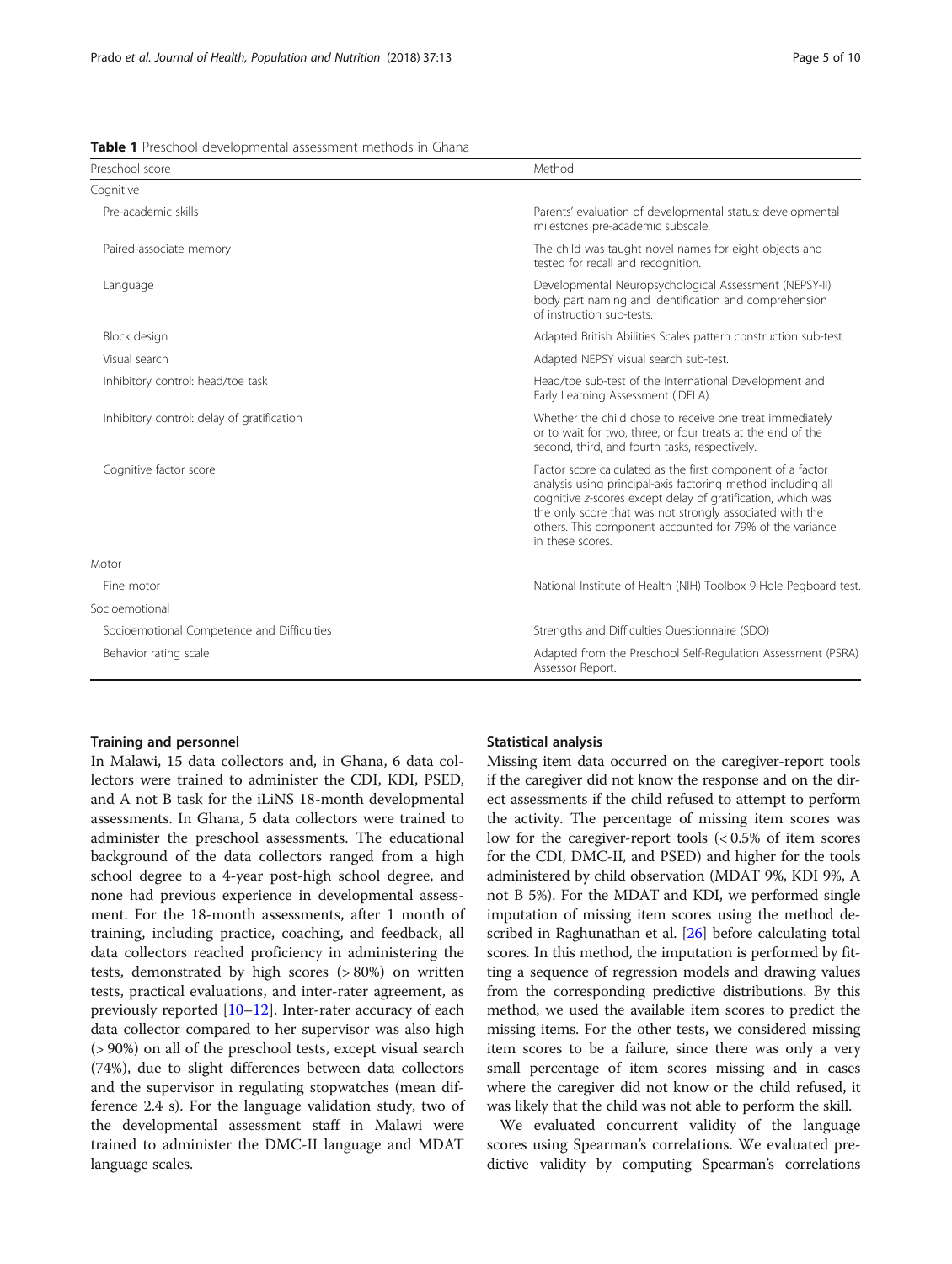between each 18-month score and each preschool z-score, calculated by 3-month age bands. We used Spearman's rank correlations because not all scores were normally distributed. Spearman's method does not assume a normal distribution and is robust to outliers. All  $p$  values were corrected for multiple hypothesis testing using the Benjamini-Hochberg method [[27](#page-9-0)]. All analyses were conducted using SAS version 9.4 (SAS Institute, Cary, NC).

# Results

# Concurrent validity in Malawi

Of the 30 children enrolled in the language validation study, one dropped out after language assessment but before audio recording. The number of child utterances in the 30-min speech samples ranged from 2 to 304 (mean 118, SD 80). The Spearman's correlation  $(n = 29)$  of NDW with CDI vocabulary was 0.50 ( $p = 0.033$ ), with MDAT language was 0.23 ( $p = 0.378$ ) and with DMC-II language was 0.47 ( $p = 0.050$ ). Due to the wide variance in the number of child utterances in the speech recordings, we performed an additional analysis excluding three children with less than 20 utterances, in which case it is likely that the speech sample was not representative of the child's vocabulary. Excluding these children, these correlations increased to 0.58, 0.35, and 0.53, respectively (Table 2). Excluding two additional children with > 10% missing MDAT items, the correlation of MDAT language score with NDW increased to 0.39. The correlation  $(n = 30)$  of CDI with MDAT language was 0.66 ( $p = 0.016$ ), of CDI with DMC-II language was 0.64 ( $p = 0.007$ ), and of MDAT with DMC-II language was 0.46 ( $p = 0.049$ ). Excluding four children with > 10% missing MDAT items, these correlations increased to 0.72 with CDI and 0.50 with DMC-II.

# Predictive validity in Ghana

The sample of 869 children included here did not differ significantly from the 451 who were enrolled but not included in demographic characteristics such as maternal education and household asset index. The Spearman's correlations of the 18-month scores with cognitive, motor, and socioemotional scores at preschool age are presented in Table [3.](#page-6-0) Of the 18-month scores, CDI vocabulary showed the strongest and most consistent associations with preschool scores, significantly correlated with 8/12 preschool scores, followed by the FCI total score and variety of play materials, each of which was significantly correlated with 4/12 preschool scores. The largest coefficients were the correlations of the CDI with the cognitive factor score (rho =  $0.26$ ), language score (0.25), and preacademic score (0.24). Children with higher 18-month vocabulary scores had higher scores in inhibitory control (0.16) and paired-associate memory (0.16), and faster visual search  $(-0.12)$  and fine motor speed  $(-0.13)$  at preschool age. However, children with higher 18-month vocabulary had significantly lower scores on the observed behavior rating scale, indicating poorer behavior during the preschool assessment  $(-0.17)$ .

The KDI total motor score at 18 months was significantly correlated with preschool visual search speed and preacademic skills (Table [3](#page-6-0)). The gross motor score was not significantly associated with any preschool scores, while the fine motor score was associated with visual search speed. The A not B total correct score and number of perseverative errors at 18 months were not significantly associated with any preschool scores. PSED total and problem scores at 18 months were significantly correlated with Strengths and Difficulties Questionnaire (SDQ) total difficulties, but were not associated with SDQ prosocial, observed behavior at preschool assessment, or any other scores.

For the FCI variety of play materials, activities with caregivers, and total FCI scores at age 18 months, the strongest correlations were found with preschool pre-academic skills (0.16–0.18), cognitive factor score (0.08–0.13), block design (0.14), and visual search speed (− 0.12–0.13). All three 18 month FCI scores were significantly associated with HOME Inventory score at preschool age: variety of play materials

Table 2 Concurrent Validity of Several Measures of Early Language Development in Children age 17-25 Months in Malawi

| Assessment 1          |                       | Assessment 2          |                          |    |                  |
|-----------------------|-----------------------|-----------------------|--------------------------|----|------------------|
| Score 1               | Method 1              | Score 2               | Method 2                 | n  | rho <sup>2</sup> |
| CDI vocabulary score  | Caregiver interview   | NDW <sup>1</sup>      | Naturalistic observation | 26 | $0.58*$          |
| MDAT language score   | Child directly tested | NDW <sup>1</sup>      | Naturalistic observation | 26 | 0.35             |
| DMC-II language score | Caregiver interview   | NDW <sup>1</sup>      | Naturalistic observation | 26 | $0.53*$          |
| CDI vocabulary score  | Caregiver interview   | MDAT language score   | Child directly tested    | 30 | $0.66***$        |
| CDI vocabulary score  | Caregiver interview   | DMC-II language score | Caregiver interview      | 30 | $0.64***$        |
| DMC-II language score | Caregiver interview   | MDAT language score   | Child directly tested    | 30 | $0.46*$          |

All  $p$  values were corrected for multiple hypothesis testing using the Benjamini-Hochberg correction

<sup>1</sup>Number of different words in a 30-min speech sample, excluding one child who dropped out and three children with less than 20 utterances <sup>2</sup>Spearman's correlation

 $*p < 0.05$ 

 $**p < 0.01$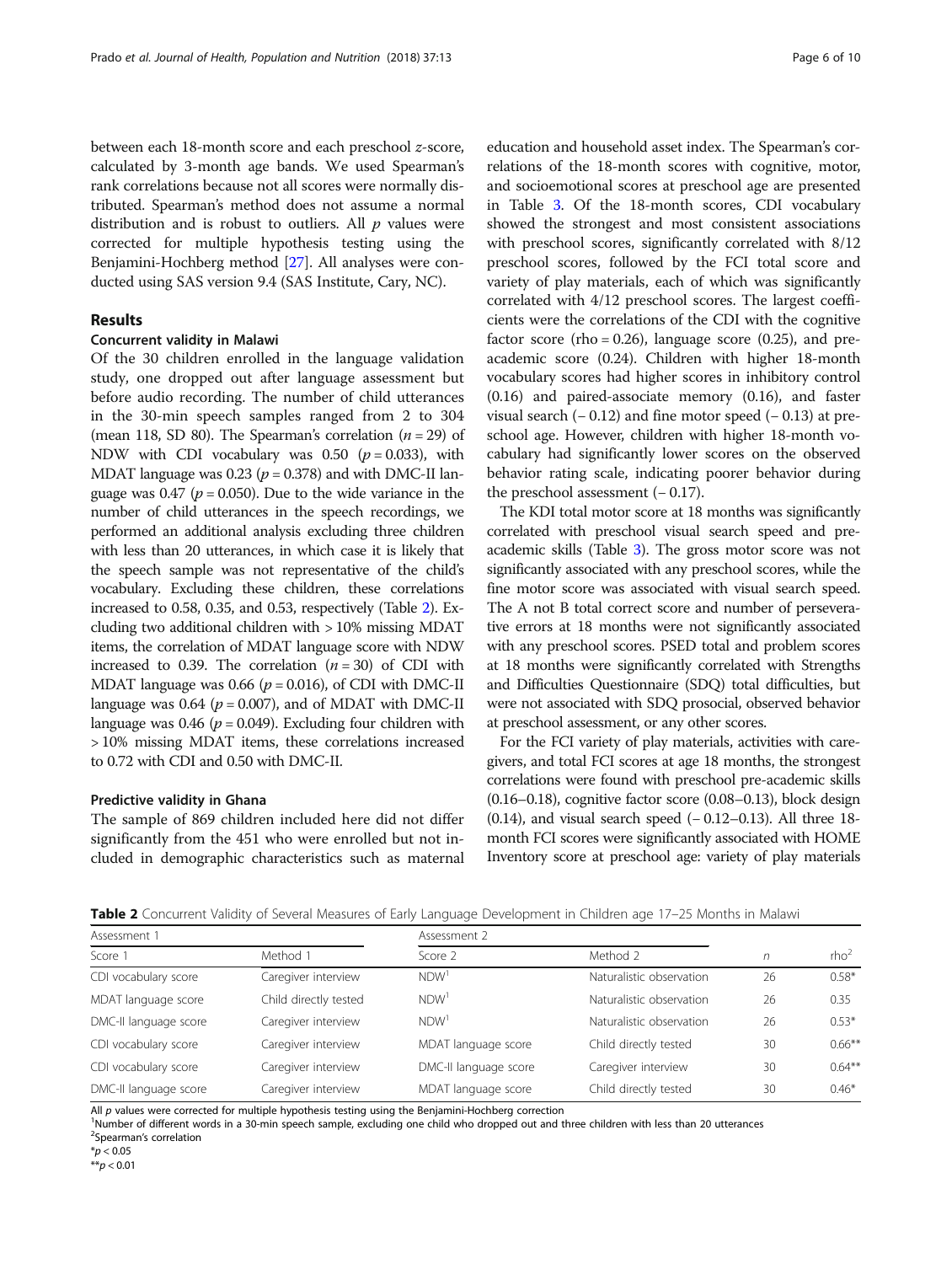|                       | 18-month domain:                                                                                                                                                                                                      | Language                                                                                                                                                                                                                                                                                                                                                                                                       | Motor                 |                                                                                                                                                                                                                                                                                                                                                                                                                |                          | Executive function                    |                                                | Socioemotional           |                               |                                                                                                                                                                                                                                                                                                                                                                                                                | Home environment    |                                                  |                                       |
|-----------------------|-----------------------------------------------------------------------------------------------------------------------------------------------------------------------------------------------------------------------|----------------------------------------------------------------------------------------------------------------------------------------------------------------------------------------------------------------------------------------------------------------------------------------------------------------------------------------------------------------------------------------------------------------|-----------------------|----------------------------------------------------------------------------------------------------------------------------------------------------------------------------------------------------------------------------------------------------------------------------------------------------------------------------------------------------------------------------------------------------------------|--------------------------|---------------------------------------|------------------------------------------------|--------------------------|-------------------------------|----------------------------------------------------------------------------------------------------------------------------------------------------------------------------------------------------------------------------------------------------------------------------------------------------------------------------------------------------------------------------------------------------------------|---------------------|--------------------------------------------------|---------------------------------------|
|                       | 18-month score:                                                                                                                                                                                                       | CDI vocabulary KDI fine<br>checklist                                                                                                                                                                                                                                                                                                                                                                           | motor                 | KDI gross<br>motor                                                                                                                                                                                                                                                                                                                                                                                             | KDI total<br>motor       | A not B total<br>correct              | perseverative<br>A not B<br>error <sup>1</sup> | competence<br>PSED       | problems <sup>1</sup><br>PSED | PSED<br>total <sup>1</sup>                                                                                                                                                                                                                                                                                                                                                                                     | FCI variety of      | play materials with caregivers<br>FCI activities | FCI total<br>score                    |
| Preschool<br>domain:  | Preschool score:                                                                                                                                                                                                      |                                                                                                                                                                                                                                                                                                                                                                                                                |                       |                                                                                                                                                                                                                                                                                                                                                                                                                |                          |                                       |                                                |                          |                               |                                                                                                                                                                                                                                                                                                                                                                                                                |                     |                                                  |                                       |
| Cognitive             | Cognitive factor<br>score                                                                                                                                                                                             | $0.26***$                                                                                                                                                                                                                                                                                                                                                                                                      | g                     | $\sim$                                                                                                                                                                                                                                                                                                                                                                                                         | Ī                        | I                                     |                                                |                          |                               |                                                                                                                                                                                                                                                                                                                                                                                                                | $0.13**$            | $0.08^{+}$                                       | $0.11**$                              |
| Cognitive             | Pre-academic score                                                                                                                                                                                                    | $0.24**$                                                                                                                                                                                                                                                                                                                                                                                                       | -80                   | I                                                                                                                                                                                                                                                                                                                                                                                                              | 0.09                     | J.                                    |                                                |                          |                               |                                                                                                                                                                                                                                                                                                                                                                                                                | $0.16**$            | $0.18**$                                         | $0.17**$                              |
| Cognitive             | Paired-associate<br>memory score                                                                                                                                                                                      | $0.16**$                                                                                                                                                                                                                                                                                                                                                                                                       |                       | I                                                                                                                                                                                                                                                                                                                                                                                                              | ľ                        |                                       |                                                |                          |                               |                                                                                                                                                                                                                                                                                                                                                                                                                | Ï                   | I                                                |                                       |
| Cognitive             | Block design score                                                                                                                                                                                                    |                                                                                                                                                                                                                                                                                                                                                                                                                |                       | I                                                                                                                                                                                                                                                                                                                                                                                                              |                          |                                       |                                                |                          |                               |                                                                                                                                                                                                                                                                                                                                                                                                                | $0.14**$            | Ï                                                | $0.14**$                              |
| Language              | Language score                                                                                                                                                                                                        | $0.25**$                                                                                                                                                                                                                                                                                                                                                                                                       | $\overline{\text{8}}$ | Ī                                                                                                                                                                                                                                                                                                                                                                                                              | I                        |                                       |                                                |                          |                               | I                                                                                                                                                                                                                                                                                                                                                                                                              | $0.07$ <sup>†</sup> | I                                                | $\begin{array}{c} \hline \end{array}$ |
| Executive<br>Function | Visual search speed <sup>1</sup>                                                                                                                                                                                      | $-0.12***$                                                                                                                                                                                                                                                                                                                                                                                                     | $0.11**$              | $-0.09$                                                                                                                                                                                                                                                                                                                                                                                                        | $-0.13**$                |                                       |                                                |                          |                               |                                                                                                                                                                                                                                                                                                                                                                                                                | $-0.13**$           | $-0.12**$                                        | $-0.13*$                              |
| Executive<br>function | Inhibitory control:<br>head/toe                                                                                                                                                                                       | $0.16***$                                                                                                                                                                                                                                                                                                                                                                                                      |                       | Ï                                                                                                                                                                                                                                                                                                                                                                                                              | Ï                        | Ï                                     |                                                |                          |                               |                                                                                                                                                                                                                                                                                                                                                                                                                |                     |                                                  |                                       |
| Executive<br>function | delay of gratification<br>Inhibitory control:                                                                                                                                                                         | $\begin{array}{c} \hline \end{array}$                                                                                                                                                                                                                                                                                                                                                                          |                       | I                                                                                                                                                                                                                                                                                                                                                                                                              | I                        | I                                     |                                                |                          |                               |                                                                                                                                                                                                                                                                                                                                                                                                                |                     |                                                  | I                                     |
| Fine motor            | Pegboard fine motor - 0.13**<br>speed <sup>1</sup>                                                                                                                                                                    |                                                                                                                                                                                                                                                                                                                                                                                                                | 0.08                  | I                                                                                                                                                                                                                                                                                                                                                                                                              | $-0.09$                  | Ï                                     |                                                | Ï                        | Ī                             | $\begin{array}{c} \rule{0pt}{2ex} \rule{0pt}{2ex} \rule{0pt}{2ex} \rule{0pt}{2ex} \rule{0pt}{2ex} \rule{0pt}{2ex} \rule{0pt}{2ex} \rule{0pt}{2ex} \rule{0pt}{2ex} \rule{0pt}{2ex} \rule{0pt}{2ex} \rule{0pt}{2ex} \rule{0pt}{2ex} \rule{0pt}{2ex} \rule{0pt}{2ex} \rule{0pt}{2ex} \rule{0pt}{2ex} \rule{0pt}{2ex} \rule{0pt}{2ex} \rule{0pt}{2ex} \rule{0pt}{2ex} \rule{0pt}{2ex} \rule{0pt}{2ex} \rule{0pt}{$ | $-0.08$             |                                                  | $-0.08$                               |
| Socioemotional        | SDQ total difficulties <sup>1</sup>                                                                                                                                                                                   | I                                                                                                                                                                                                                                                                                                                                                                                                              |                       | I                                                                                                                                                                                                                                                                                                                                                                                                              | $-0.08^{+}$              |                                       |                                                | $-0.08$ <sup>-1</sup>    | $0.10^{*}$                    | $0.10$ <sup>*</sup>                                                                                                                                                                                                                                                                                                                                                                                            | Ï                   | Ï                                                | Ï                                     |
| Socioemotional        | SDQ prosocial                                                                                                                                                                                                         | $\begin{array}{c} \rule{0pt}{2ex} \rule{0pt}{2ex} \rule{0pt}{2ex} \rule{0pt}{2ex} \rule{0pt}{2ex} \rule{0pt}{2ex} \rule{0pt}{2ex} \rule{0pt}{2ex} \rule{0pt}{2ex} \rule{0pt}{2ex} \rule{0pt}{2ex} \rule{0pt}{2ex} \rule{0pt}{2ex} \rule{0pt}{2ex} \rule{0pt}{2ex} \rule{0pt}{2ex} \rule{0pt}{2ex} \rule{0pt}{2ex} \rule{0pt}{2ex} \rule{0pt}{2ex} \rule{0pt}{2ex} \rule{0pt}{2ex} \rule{0pt}{2ex} \rule{0pt}{$ |                       | $\begin{array}{c} \rule{0pt}{2ex} \rule{0pt}{2ex} \rule{0pt}{2ex} \rule{0pt}{2ex} \rule{0pt}{2ex} \rule{0pt}{2ex} \rule{0pt}{2ex} \rule{0pt}{2ex} \rule{0pt}{2ex} \rule{0pt}{2ex} \rule{0pt}{2ex} \rule{0pt}{2ex} \rule{0pt}{2ex} \rule{0pt}{2ex} \rule{0pt}{2ex} \rule{0pt}{2ex} \rule{0pt}{2ex} \rule{0pt}{2ex} \rule{0pt}{2ex} \rule{0pt}{2ex} \rule{0pt}{2ex} \rule{0pt}{2ex} \rule{0pt}{2ex} \rule{0pt}{$ | I                        | I                                     | I                                              | Ï                        | $\overline{1}$                | $\overline{1}$                                                                                                                                                                                                                                                                                                                                                                                                 | $\overline{1}$      | $0.08^{+}$                                       | $\overline{1}$                        |
| Socioemotional        | Behavior rating scale $-0.17$ **                                                                                                                                                                                      |                                                                                                                                                                                                                                                                                                                                                                                                                |                       | $\overline{\phantom{a}}$                                                                                                                                                                                                                                                                                                                                                                                       | $\overline{\phantom{a}}$ | $\begin{array}{c} \hline \end{array}$ | $\begin{array}{c} \hline \end{array}$          | $\overline{\phantom{a}}$ |                               | $\overline{\phantom{a}}$                                                                                                                                                                                                                                                                                                                                                                                       | $-0.08^{\dagger}$   | $\overline{\phantom{a}}$                         | $-0.08^{+}$                           |
|                       | Ns for individual correlations range from 779 to 869. All p values were corrected for multiple hypothesis testing using the Benjamini-Hochberg correction<br><sup>1</sup> A lower score represents better performance |                                                                                                                                                                                                                                                                                                                                                                                                                |                       |                                                                                                                                                                                                                                                                                                                                                                                                                |                          |                                       |                                                |                          |                               |                                                                                                                                                                                                                                                                                                                                                                                                                |                     |                                                  |                                       |

Table 3 Predictive validity of 18-month ECD assessments in Ghana **Table 3** Predictive validity of 18-month ECD assessments in Ghana

<span id="page-6-0"></span>Prado et al. Journal of Health, Population and Nutrition (2018) 37:13 Page 7 of 10

 $2A$  dash (-) represents a correlation that was not significant or a trend ( $p > 0.1$ )

†p < 0.1 \*p < 0.05 \*\*p < 0.01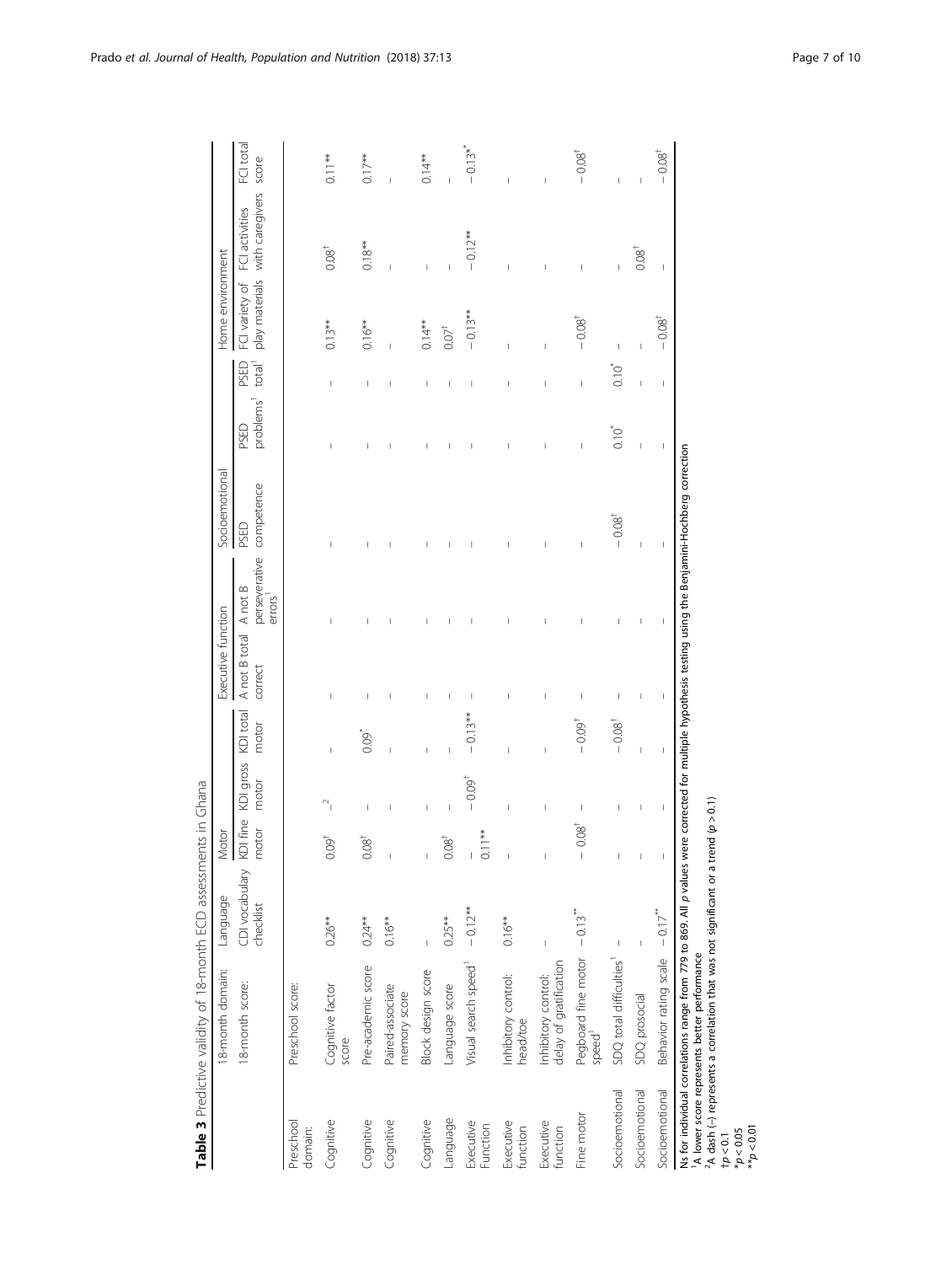$(rho = 0.21, p = 0.001)$ , activities with caregivers  $(rho = 0.16,$  $p = 0.001$ , and FCI total score (rho = 0.22,  $p = 0.001$ ).

## **Discussion**

In both Malawi and Ghana, developing 100-word vocabulary checklists using the method we describe resulted in a practical and valid measure of early language development. Of the three language assessments conducted in Malawi (vocabulary checklist, DMC-II, and MDAT), the vocabulary checklist showed the highest correlation with concurrently measured NDW in spontaneous speech samples. The vocabulary checklist score also showed strong correlations with both DMC-II and MDAT language scores measured concurrently. Of the four 18-month developmental tests evaluated for predictive validity in Ghana (vocabulary checklist, KDI, A not B task, and PSED), the vocabulary checklist showed the strongest and most consistent associations with preschool cognitive scores.

The concurrent correlations that we found were similar in magnitude to those that have been found in previous studies of the CDI. In a study among children age 24 months in the USA, the 100-word CDI short form score was correlated with NDW in observations of mother-child semi-structured free play in the home (0.49) and with a language assessment administered by child observation (0.54) [\[28\]](#page-9-0). These are similar to our adapted CDI in Malawi, which correlated 0.58 with NDW and 0.66 with MDAT language. These findings show that adapting the CDI to a new context using the method we describe resulted in a tool that was comparable in validity to the tool in its original context.

A study in Colombia examined the validity of five parent-report tools compared to the Bayley Scales of Infant Development (BSID) administered by direct child assessment [[29\]](#page-9-0) among a sample of 1311 children age 6–42 months. In that study, standard tests originating from high-income countries were mainly adopted, with some adaptation of item wording and pictures. The concurrent validity of the vocabulary checklist in Malawi versus the observed MDAT score in our study (0.66) was much higher than that of any of the parent-report language tools evaluated in Colombia against the BSID language score at age 6–18 months (0.1–0.3) and slightly higher than the correlation of these tools with the BSID language score at 19–30 months (0.4–0.6) [\[29\]](#page-9-0).

The magnitude of the predictive correlations of the CDI in our study is also comparable to results of previous studies. Analyses of the CDI expressive vocabulary short form at age 2 years predicting language scores at age 4–6 years in the USA and New Zealand have shown correlations of 0.35–0.45 [[30,](#page-9-0) [31](#page-9-0)]. In Bangladesh, scores on a 60-word expressive vocabulary checklist at age 18 months showed correlations of 0.30–0.37 with WPPSI verbal, performance, and full scale IQ at age 5 years [[3](#page-8-0)].

These are slightly higher than our findings in Ghana of correlations of 0.24–0.26 of the CDI at 18 months with cognitive, language, and pre-academic scores at 4–6 years. We are not aware of any previous studies reporting the predictive validity of the KDI, PSED, A not B task, or FCI. While we expected that correlations within domains would be stronger than across domains, we only found this pattern for socioemotional and home environment domains. Correlations between 18-month KDI motor scores and preschool fine motor scores were lower than those between the KDI and preschool visual search speed and pre-academic scores. The correlation of 18-month CDI vocabulary with preschool language score was about the same as those between the CDI and preschool preacademic and cognitive factor scores. This suggests that performance on these tests at age 18 months may depend on the development of general cognitive abilities, more than specific motor and language skills.

The higher percentage of missing data on the direct assessments (5–9%) versus parent-report tools (< 0.5%) suggests that, at least at age 18–24 months, it is more common for children to refuse to perform activities during a direct assessment than for caregivers to respond that they do not know about their children's abilities. The finding that excluding children who refused to perform some activities resulted in higher validity correlations than including them implies that such refusal decreases the accuracy of the scores on direct assessment tests, and parent-report tools may be preferable at this age.

Strengths of the study were the variety of assessment methods employed, the large number of children assessed in Ghana at 18 months and 4–6 years, and the collection of naturalistic speech samples for validation of the vocabulary checklist in Malawi. Another important strength was that we developed the items for the CDI vocabulary checklists through formative research in the local languages, rather than translating the items from English, which has been shown to result in item bias [[32](#page-9-0), [33\]](#page-9-0). A limitation of the study was that every tool was susceptible to measurement error, including NDW, which could be considered a gold standard measure. However, some caregivers may have encouraged their children to talk more than normal due to the recording, which would introduce measurement error. Therefore, where low correlations were found for these scores, it is difficult to determine which tool was performing poorly. For the DMC-II and MDAT, the data collectors had much less practice administering these tools compared to the other tests, which may partly account for the low correlations of these scores with NDW. In addition, the DMC-II and MDAT items capture a broad range of language skills beyond expressive vocabulary, which may also partly account for the lower correlations with NDW.

Despite these limitations, high correlations between concurrent measures provided evidence that both tools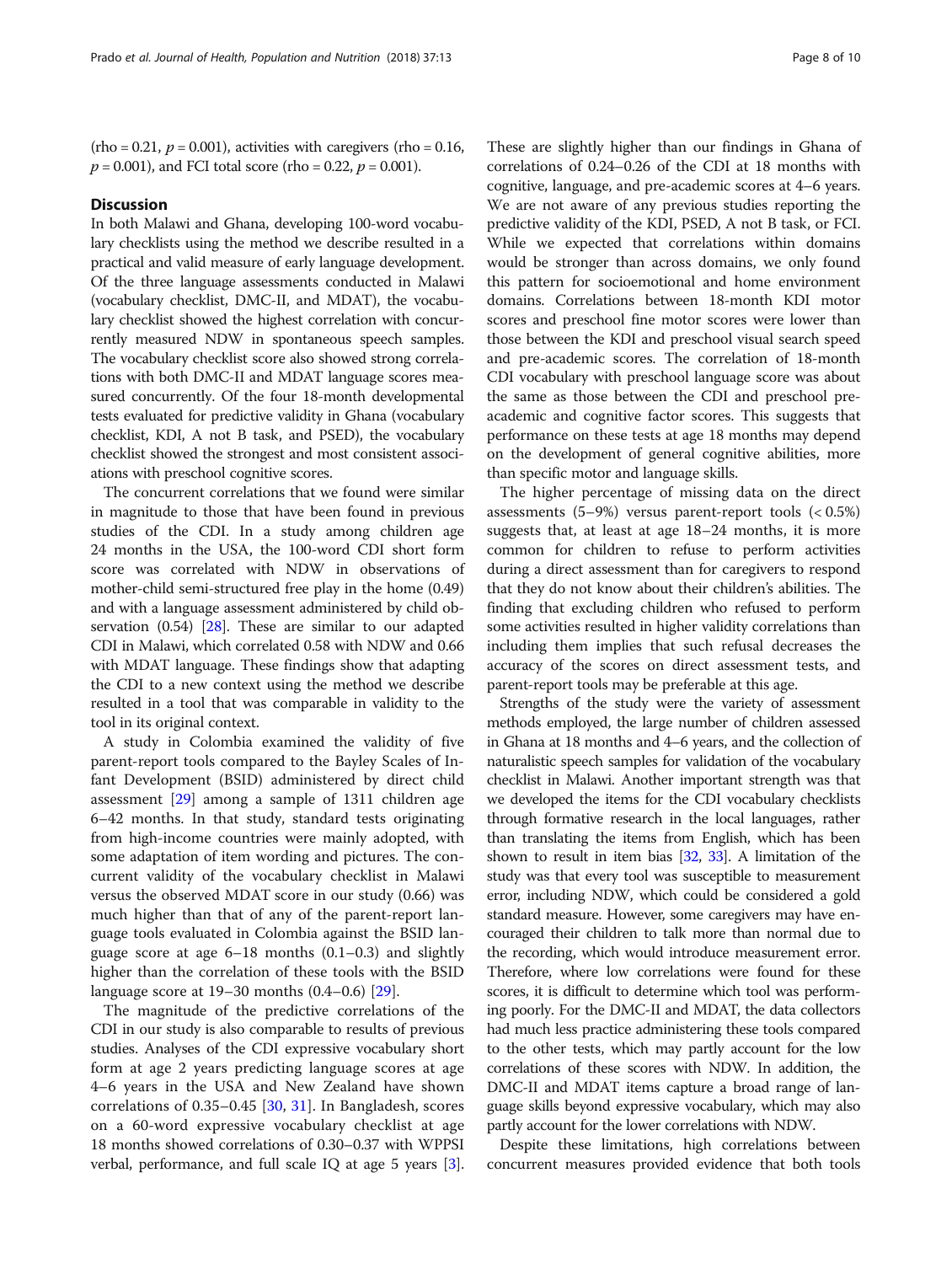<span id="page-8-0"></span>measured the same construct, while significant correlations between early and later measures provided evidence that the early score was a meaningful predictor of a child's future performance. Another limitation was the small samples for evaluating concurrent validity of the language scores in Malawi. Although these sample sizes were powered to detect at least moderate validity correlations of 0. 5, the samples were not randomly selected and may not be representative of the population. However, the pattern of relatively higher validity of the CDI compared to other tests was robust across samples and contexts.

# Conclusion

We have demonstrated the validity of a method to develop vocabulary checklists in new languages, based on the MacArthur-Bates CDI. This method meets many of the criteria that are desirable when selecting a test for use in a low- or middle-income country, including the following. Using this method, vocabulary checklists can be developed for a new language using a feasible adaptation process that takes about 2 weeks. The resulting vocabulary checklist can be administered relatively quickly (10 min) by personnel with no previous experience in developmental assessment. The method is appropriate for use in multilingual contexts. The vocabulary checklist scores reflect children's current language ability, as demonstrated by correlations with other concurrent measures of language development, and predict children's future language and cognitive ability. This is a promising method to assess early language development, which is an important skill that develops during early childhood and prepares children for success and pre-school and primary school.

# Additional file

[Additional file 1:](https://doi.org/10.1186/s41043-018-0145-1) Table S1. Preschool Developmental Assessment Methods in Ghana. Table S2. Maternal and Household Characteristics Descriptive Statistics for Developmental Scores. (DOCX 38 kb)

#### Abbreviations

BITSEA: Brief Infant/Toddler Social Emotional Assessment; CDI: Communicative Development Inventories; CHAT: Codes for the Human Analysis of Transcripts; CLAN: Computerized Language Analysis; DMC: Developmental Milestones Checklist; ECD: Early child development; FCI: Family care indicators; HOME: Home observation for the measurement of the environment; iLiNS: International Lipid-Based Nutrient Supplements; KDI: Kilifi Developmental Inventory; MDAT: Malawi Developmental Assessment Tool; NDW: Number of different words; PSED: Profile of Socioemotional Development; SDQ: Strengths and Difficulties Questionnaire

#### Acknowledgements

We thank the families and communities who participated in the iLiNS trials and the iLiNS teams who executed the studies. Atupele Luwayo, Martin Ndelemani, Mary Arimond, Harriet Okronipa, Sika Kumordzie, Thokozani Phiri, Nozgechi Phiri, Chiza Kumwenda, Jaden Bendabenda, John Sadalaki, and Andrew Matchado contributed to the coordination of the studies. Rebecca Young and Charles Arnold provided statistical support. Ken Brown, Sonja Hess, Jean-Bosco Ouédraogo, and Mamane Zeilani served on the iLiNS Project Steering Committee.

## Funding

This publication is based on research funded by a grant to the University of California, Davis, from the Bill & Melinda Gates Foundation (OPP49817). The findings and conclusions contained within are those of the authors and do not necessarily reflect positions or policies of the Bill & Melinda Gates Foundation.

#### Availability of data and materials

The datasets used and/or analyzed during the current study are available from the iLiNS Project Steering Committee on reasonable request. Contact the corresponding author to obtain a data access request, to be submitted to and reviewed by the steering committee.

#### Authors' contributions

EP designed the language validation study in Malawi, analyzed the data, and wrote the manuscript with critical input and comments from all other authors. KGD, PA, UA, AL, SAA, and KM designed the iLiNS studies. PA, UA, JP, EP, and KM conducted field research in Malawi. EO, SAA, EP, and BMO conducted field research in Ghana. All authors read and approved the final manuscript.

#### Ethics approval and consent to participate

Ethical approval for the study procedures was obtained from the Institutional Review Board of the University of California Davis or the Ethics Committee at Pirkanmaa Hospital District, Finland, as well as the University of Malawi, College of Medicine Research and Ethics Committee, or the Ghana Health Service and the University of Ghana Noguchi Memorial Institute for Medical Research. All participants provided written informed consent, by signature or thumb-print of a parent on behalf of the children. Children's assent was indicated by their willingness to participate in the activities.

## Competing interests

The authors declare that they have no competing interests.

#### Publisher's Note

Springer Nature remains neutral with regard to jurisdictional claims in published maps and institutional affiliations.

#### Author details

<sup>1</sup>Department of Nutrition, University of California Davis, 3253 Meyer Hall, One Shields Ave, Davis, CA 95616, USA. <sup>2</sup>School of Public Health and Family Medicine, University of Malawi College of Medicine, Private Bag 360, Chichiri, Blantyre 3, Malawi. <sup>3</sup>Department of Nutrition and Food Science, University of Ghana, Legon, Box LG 134, Legon, Accra, Ghana. <sup>4</sup>Center for Child Health Research, University of Tampere Faculty of Medicine and Life Sciences and Tampere University Hospital, Arvo building, FIN 33014 Tampere, Finland. 5 Department of Paediatrics, Tampere University Hospital, POB 2000, FIN 33521 Tampere, Finland. <sup>6</sup>Department of Nutrition and Food Sciences University of Rhode Island, 131 Fogarty Hall, Kingston, RI 02881, USA.

# Received: 1 January 2018 Accepted: 1 May 2018 Published online: 11 May 2018

# References

- 1. Bates E, Dale PS, Thal DJ. Individual differences and their implications for theories of language development. In: Fletcher P, MacWhinney B, editors. Handbook of child language. Oxford: Blackwell; 1994.
- 2. Duncan GJ, Dowsett CJ, Brooks-Gunn J, Claessens A, Duckworth K, Engel M, Feinstein L, Huston AC, Japel C, Klebanov P, et al. School readiness and later achievement. Dev Psychol. 2007;43:1428–46.
- Hamadani JD, Baker-Henningham H, Tofail F, Mehrin F, Huda SN, Grantham-McGregor SM. The validity and reliability of mothers' report of language development in 1-year-old children in a large scale survey in Bangladesh. Food Nutr Bull. 2010;31:S198–206.
- 4. Van de Vijver FJR, Poortinga YH. Conceptual and methodological issues in adapting tests. In: Hambleton RK, Merenda PF, Spielberger CD, Mahwah NJ, editors. Adapting educational and psychological tests for cross-cultural assessment: Lawrence Erlbaum Associates; 2005. p. 39–63.
- 5. Greenfield PM. You can't take it with you: why ability assessments don't cross cultures. Am Psychol. 1997;52:1115–24.